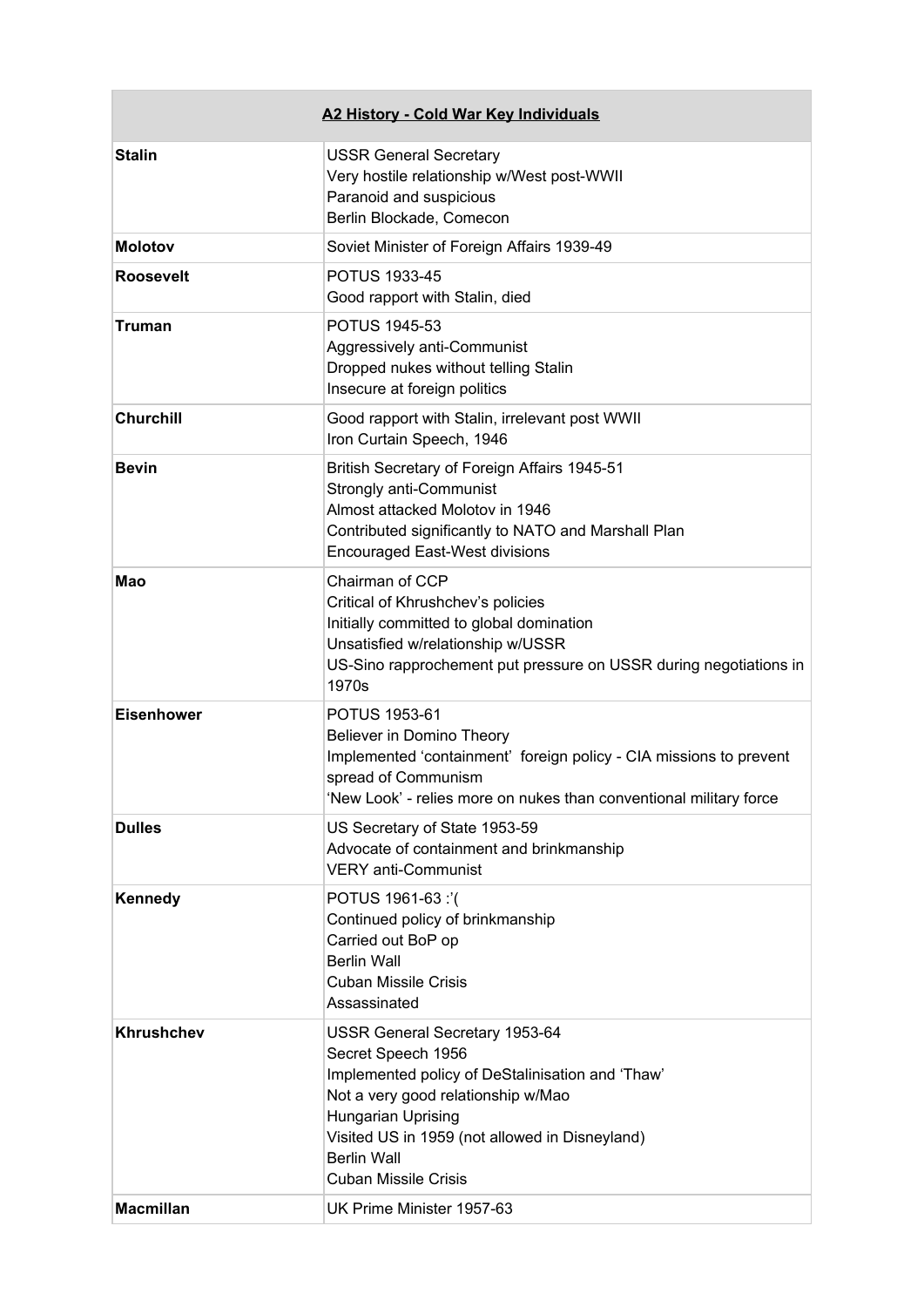|                      | Very close relationship w/Kennedy<br>Very critical of Thatcher                                                                                                                                                                                                                   |
|----------------------|----------------------------------------------------------------------------------------------------------------------------------------------------------------------------------------------------------------------------------------------------------------------------------|
| <b>Brezhnev</b>      | USSR General Secretary 1964-82<br>Return to Stalinist foreign policies<br>Gerontocracy and bureaucracy led to slow responses and<br>long-winded negotiations with West                                                                                                           |
| Gromyko              | USSR Minister of Foreign Affairs 1957-85<br>Strong supporter of disarmament<br>Became increasingly inflexible in his later years<br>Took over as policy-maker in Brezhnev's final years<br>Supported Gorbachev after Chernenko death<br>Kind of cute in a sweet way <33          |
| <b>Nixon</b>         | POTUS 1969-74<br>US-Sino rapprochement<br>Supported containment - interference in Latin American countries<br>SALT I and ABM Treaty, 1972<br>Improvement in US-Soviet relations, visited USSR                                                                                    |
| <b>Kissinger</b>     | US Secretary of State 1973-77<br>Subscribes to Realist school of thought<br>Key figure in orchestrating US-Sino rapprochement<br>Implemented detente policy<br>Very close relationship with Soviet Ambassador to US<br>Played significant role in relaxation of Sino-US tensions |
| Andropov             | <b>USSR General Secretary 1982-84</b><br>'Evil Empire' Speech<br>Died                                                                                                                                                                                                            |
| Gorbachev            | USSR General Secretary 1985-91<br>Played significant role in ending Cold War<br>Good relationship w/Western leaders<br>Strong advocate of disarmament and rapprochement w/the West<br>Worked to increase communication with US                                                   |
| <b>Deng Xiaoping</b> | Chairman of CCP 1987-97<br>Wanted to improve China's international relationships<br>Responsible for China's economic reforms                                                                                                                                                     |
| Reagan               | <b>POTUS 1981-89</b><br>Aggressively anti-Communist and outspoken<br>Star Wars Programme<br>Wanted to restart Arms Race<br>Willing to negotiate with Gorby<br>Facilitated US-Soviet rapprochement - good relationship w/Gorby                                                    |
| <b>Thatcher</b>      | <b>UK Prime Minister</b><br>Firmly anti-Communist<br>Facilitated US placing missiles in UK<br>Good rapport with Reagan and Gorbachev<br>Ding dong witch is dead                                                                                                                  |
| Pope John Paul II    | Very popular in Poland<br><b>Supported Solidarity</b><br>Not a huge fan of Communist regime<br>Contributed to removal of Polish Communist Party                                                                                                                                  |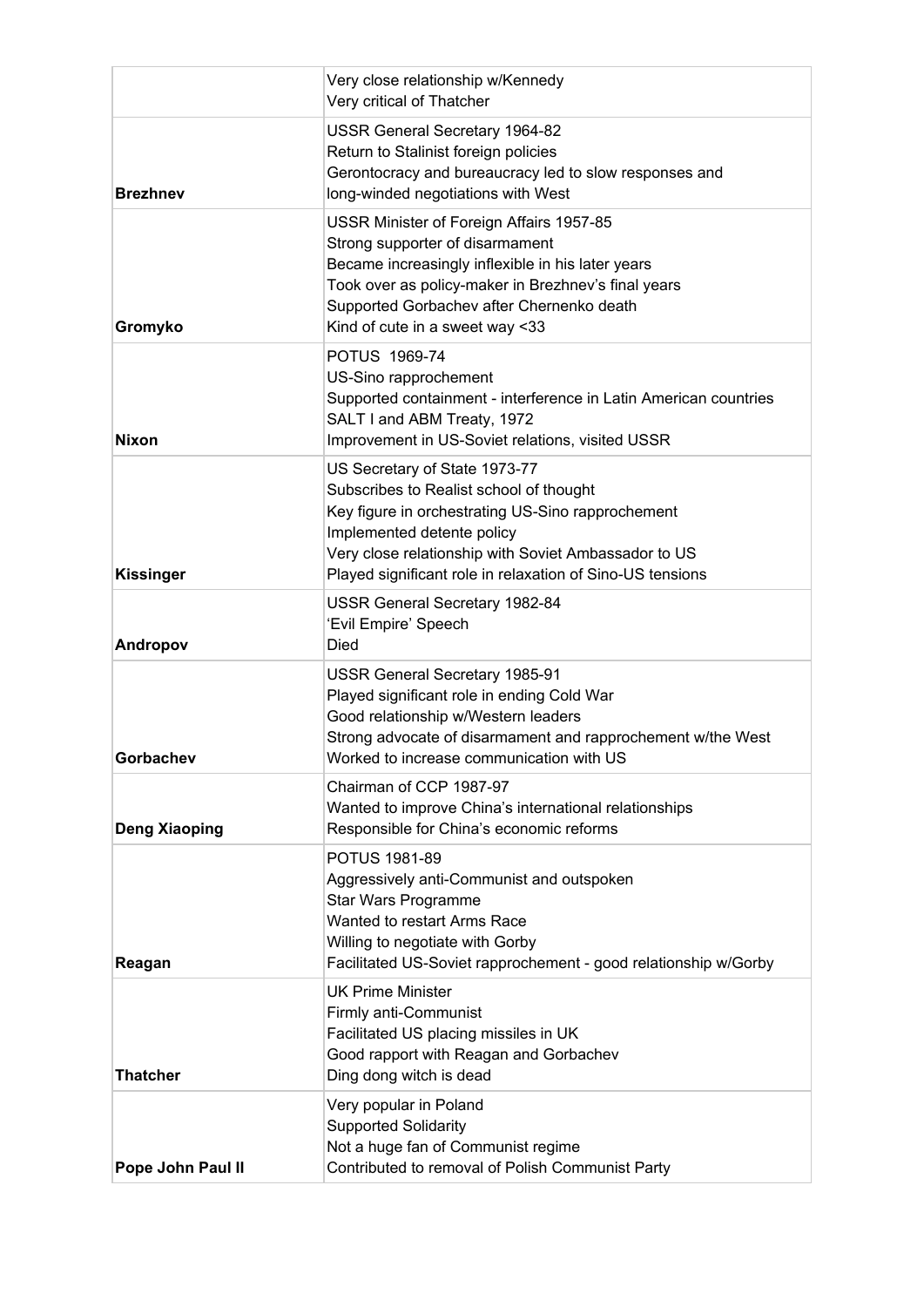|                                                 | A2 History - Cold War Key Policies                                                                                                                                                           |
|-------------------------------------------------|----------------------------------------------------------------------------------------------------------------------------------------------------------------------------------------------|
| Appeasement                                     | Pre-WWII policy which allowed Hitler to invade central Europe,<br>inspiring more aggressive foreign policies                                                                                 |
| <b>Marshall Plan</b>                            | US economic aid sent to Europe in return for their purchase of<br>American goods; an effort to stop widespread poverty in Europe and<br>cement US influence.                                 |
| <b>Containment</b>                              | US policy to stop the spread of Communism, sparked by Domino<br>Theory. Won't become involved in already Communist countries                                                                 |
| <b>McCarthyism</b>                              | Hysterical fear of Communist spies or sympathies within the US,<br>prompting many politician to adopt more aggressive policies to<br>appease the public, mostly during the 50s               |
| <b>Massive Retaliation</b>                      | The use, or threat of use, of nuclear weapons in response to<br>Communist aggression. Strongly advocated by Dulles during the<br>Korean War                                                  |
| <b>New Look</b>                                 | Eisenhower's foreign policy. More aggressive, placing greater<br>emphasis on nuclear weapons and the use of covert ops to<br>undermine Communist regimes                                     |
| <b>Roll-Back</b>                                | Actively pushing back Communist regimes. More aggressive than<br>policy of containment.                                                                                                      |
| <b>Brinkmanship</b>                             | US policy started by Eisenhower to further American interests by<br>pushing events to the brink of active conflict. Continued by Kennedy.                                                    |
| <b>Peaceful Coexistence</b>                     | Soviet policy stating that as the fall of Capitalism is inevitable, there<br>is no need to actively fight it. Introduced under Khrushchev in an<br>effort to improve relations with the West |
| <b>Great Leap Forward</b>                       | Mao Zedong's policy for reforming the PRC's economy and society.<br>Largely unsuccessful, causing millions of deaths. Criticised by<br>Khrushchev.                                           |
| <b>Detente</b>                                  | Actively trying to lessen tensions and improve international relations<br>between the superpowers. Policy pursued by both following Cuban<br><b>Missile Crisis</b>                           |
| <b>Militarised</b><br><b>Counter-Revolution</b> | Reagan's foreign policy. Much more aggressive than Carter's,<br>increasing spending on nuclear arms and covert ops                                                                           |
| <b>Ping-Pong Diplomacy</b>                      | The improving relations between the US and the PRC of China,<br>initially through the use of sporting events as a means of<br>backchannel diplomacy                                          |

| <b>A2 History - Cold War Key Doctrines</b> |                          |                                                                                                                                                   |
|--------------------------------------------|--------------------------|---------------------------------------------------------------------------------------------------------------------------------------------------|
| 1947                                       | <b>Truman Doctrine</b>   | Announces US intent to contain Communism, officially ending<br>their previously isolationist foreign policy.                                      |
| 1957                                       | Eisenhower Doctrine      | US willing to send economic aid to Middle Eastern countries<br>threatened by armed aggression. Specifically mentions<br>'international Communism' |
| 1968                                       | <b>Brezhnev Doctrine</b> | Announces intent to intervene in Warsaw Pact countries if<br>Communist regime is threatened                                                       |
| 1980                                       | Carter Doctrine          | US announces intent to use military force to protect its interests<br>in Persian Gulf                                                             |
| 1988                                       | Sinatra Doctrine         | Gorbachev announces end of Brezhnev Doctrine, will no longer<br>interfere in Eastern Europe.                                                      |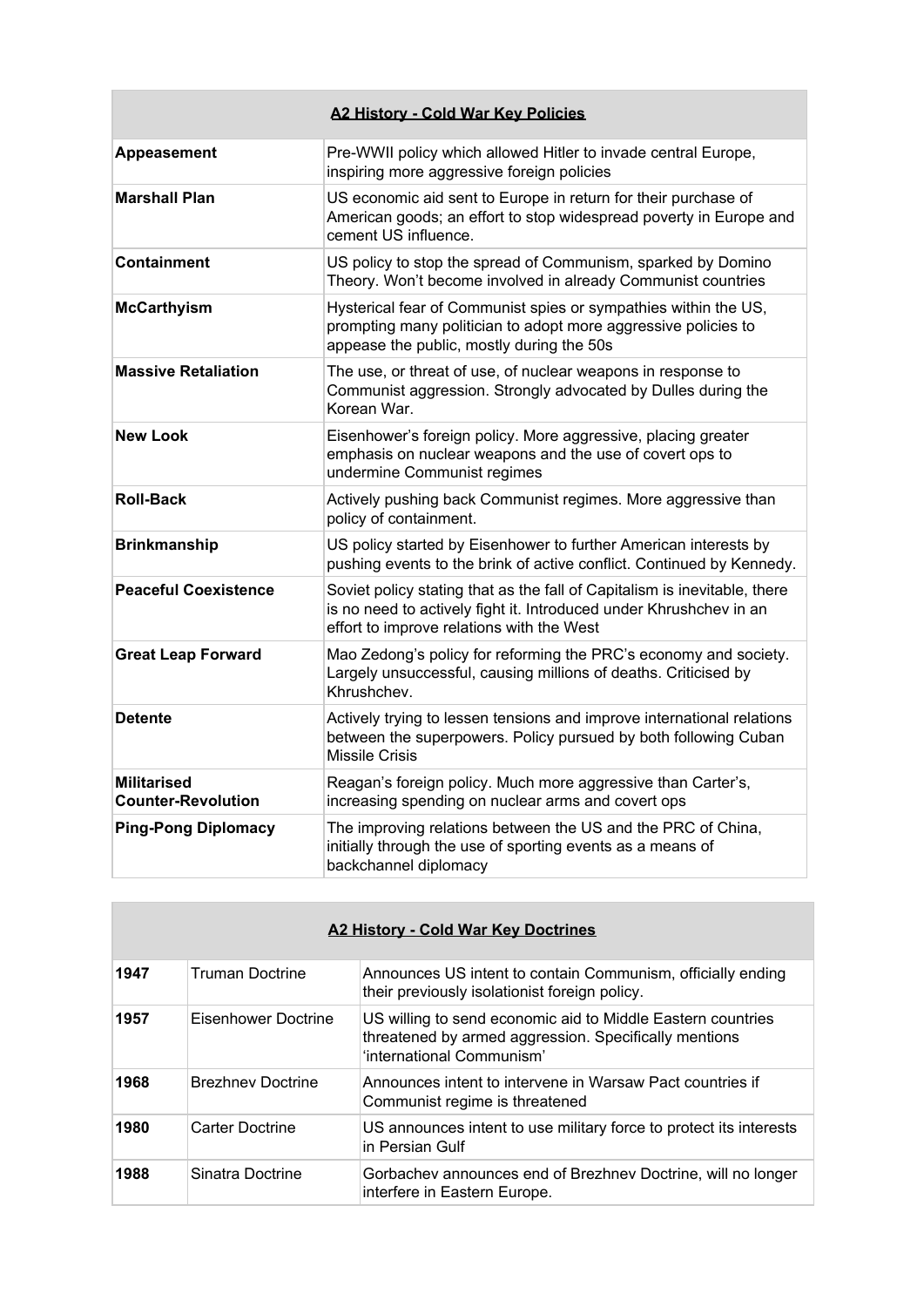| <b>A2 History - Cold War Key Treaties</b> |                                               |                                                                                                                |
|-------------------------------------------|-----------------------------------------------|----------------------------------------------------------------------------------------------------------------|
| 1950                                      | <b>Treaty of Friendship</b>                   | USSR and PCR formal alliance. USSR promises military support<br>and economic aid, maintains Mongolia under Sol |
| 1963                                      | Partial Test Ban Treaty                       | US, UK, USSR agree to only test nukes underground                                                              |
| 1970                                      | <b>Nuclear</b><br>Non-Proliferation<br>Treaty | International treaty to prevent the spread of nuclear weapons<br>and promote peaceful use of nuclear energy    |
| 1972                                      | <b>SALT I</b>                                 | Enforced limits on SLBMs, ICBMs, each only allowed one<br>anti-ballistic missile (ABM) system                  |
| 1975                                      | Helsinki Accords                              | Attempt to increase ties between East and West, signing<br>security, cooperation, and human rights baskets     |
| 1979                                      | <b>SALT II</b>                                | Signed by Jimmy Carter and Brezhnev, never ratified                                                            |
| 1987                                      | <b>INF Treaty</b>                             | First arms reduction treaty, signed by Gorbachev and Reagan                                                    |
| 1991                                      | <b>START Treaty</b>                           | Signed by Bush and Gorbachev, significant reductions and<br>limitations on arms                                |

| A2 History - Cold War Key Summits |                          |                                                                                                            |
|-----------------------------------|--------------------------|------------------------------------------------------------------------------------------------------------|
| 1954                              | Geneva Accords           | US and USSR diplomats participate in international conference<br>on Korean War and Vietnam situation       |
| 1959                              | Khrushchev visits US     | Successful diplomatic visit                                                                                |
| 1960                              | Paris Summit             | Superpower leaders meet to discuss future of Germany. Talks<br>ultimately a failure because of U2 incident |
| 1961                              | Vienna Summit            | Kennedy and Khrushchev meet                                                                                |
| 1972                              | Nixon visits PRC         | Successful diplomatic visit                                                                                |
|                                   | Nixon visits Moscow      | Successful diplomatic visit. ABM Treaty signed                                                             |
| 1985                              | Geneva Summit            | Reagan and Gorbachev meet for the first time, discuss<br>diplomatic ties and Arms Race                     |
| 1986                              | Reykjavik Summit         | US refuses to end SDI. Agree to make significant reductions in<br>nuclear arsenals.                        |
| 1987                              | <b>Washington Summit</b> | Gorbachev and Reagan discuss Afghanistan, START, and arms<br>limitations. INF treaty signed.               |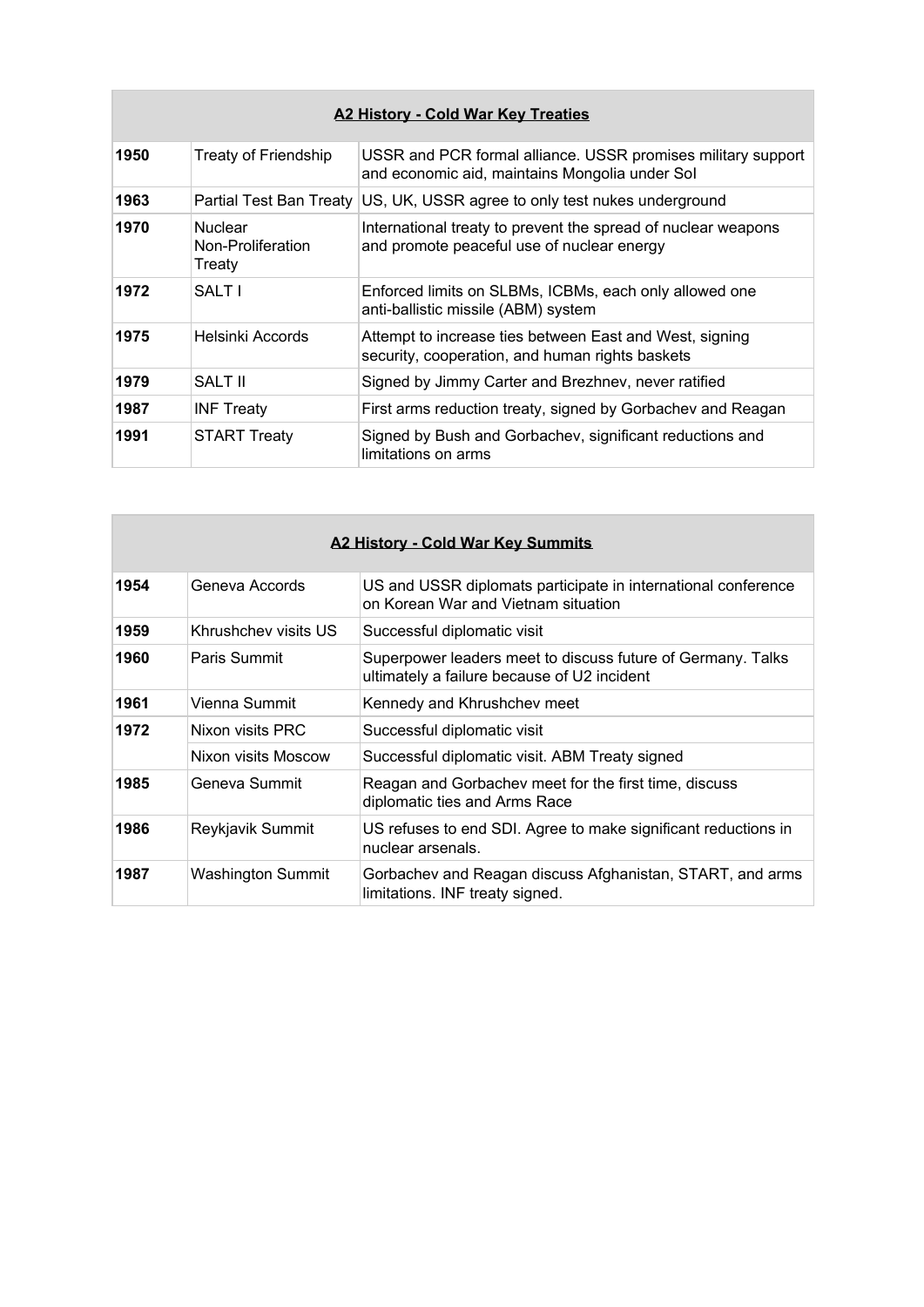| <b>A2 History - Cold War Key Events</b> |                                    |                                                                                                                                                                                                                                                    |
|-----------------------------------------|------------------------------------|----------------------------------------------------------------------------------------------------------------------------------------------------------------------------------------------------------------------------------------------------|
| 1943                                    | <b>Tehran Conference</b>           | Shows willingness to work together and that cooperation wasn't<br>impossible                                                                                                                                                                       |
| 1944                                    | Percentages Deal                   | Stalin and Churchill agree on spheres of influence, US not aware<br>of this.                                                                                                                                                                       |
| 1945                                    | <b>Yalta Conference</b>            | More tensions between leaders now. Disagreements over<br>reparations and Soviet buffer zone.                                                                                                                                                       |
|                                         | Potsdam Conference                 | Considerable increase in tensions. Agree to hold free elections in<br>Eastern Europe. Truman doesn't tell Stalin about Atomic bomb                                                                                                                 |
|                                         | Atomic Bombs dropped               | Stalin not told, still under impression that USSR was assisting in<br>making Japan surrender. Very offended. Threat of nuclear<br>weapons firmly established                                                                                       |
| 1946                                    | Iron Curtain Speech                | Highlighted growing divides between east and West                                                                                                                                                                                                  |
| 1947                                    | <b>Truman Doctrine</b>             | Announces US intent to contain Communism, officially ending<br>their previously isolationist foreign policy.                                                                                                                                       |
|                                         | Cominform                          | Intended to coordinate international Communist parties under<br>Soviet direction                                                                                                                                                                   |
|                                         | <b>Marshall Plan</b>               | Stalin forbids East from participating. Criticises US 'Dollar<br>Imperialism'                                                                                                                                                                      |
| 1948                                    | <b>Berlin Blockade</b>             | In response to the introduction of the deutschmark in West<br>Germany and the merging of western zones, Stalin tries to starve<br>the West out of Berlin by blocking roads, canals, and trains into/<br>out of the city.                           |
|                                         | <b>Berlin Airlift</b>              | The US responds by sending fuel and supplies to West berlin by<br>planes. The USSR does not shoot them down.                                                                                                                                       |
| 1949                                    | End of Blockade                    | Seen as a victory for the US.                                                                                                                                                                                                                      |
|                                         | Formation of NATO                  | Western countries agree to send aid if one of them is attacked                                                                                                                                                                                     |
|                                         |                                    |                                                                                                                                                                                                                                                    |
| 1950                                    | China                              | Communist takeover of Seen as evidence of Domino Theory in the West. Mao Zedong<br>eager to spread world revolution.                                                                                                                               |
|                                         | Sino-Soviet Alliance<br>signed     | Terms much more favourable for USSR. Economic aid and<br>promise of military support to China. Mongolia remains in Soviet<br>sphere of Influence, Stalin refuses to help conquer Taiwan and<br>prevents Mao from sending troops to assist Vietminh |
|                                         | Korean War                         | UN troops sent in. Introduction of US' roll-back policy. Stalin<br>refuses direct involvement, discourages Mao from sending<br>troops.                                                                                                             |
| 1953                                    | Ceasefire in Korea                 | Evidence of Khrushchev's commitment to the Thaw?                                                                                                                                                                                                   |
|                                         | Superpowers test<br>Hydrogen bombs | Arms Race escalating. Soviet nuclear capabilities caught up with<br>US'                                                                                                                                                                            |
| 1954                                    | Geneva Accords                     | US and USSR diplomats participate in international conference<br>on Korean War and Vietnam situation                                                                                                                                               |
|                                         | <b>Taiwan Straits Crisis</b>       | Mao starts shelling Taiwan in effort to solidify alliance with<br>USSR, doesn't tell Khrushchev before hand but Krush. supports<br>anyway. US sends support to Taiwan and PRC backs down,<br>negotiations start.                                   |
| 1955                                    | Formation of Warsaw<br>Pact        | In response to NATO, members agree to send aid if one is<br>attacked.                                                                                                                                                                              |
| 1956                                    | <b>Suez Crisis</b>                 | US and USSR cooperate - both against French and British                                                                                                                                                                                            |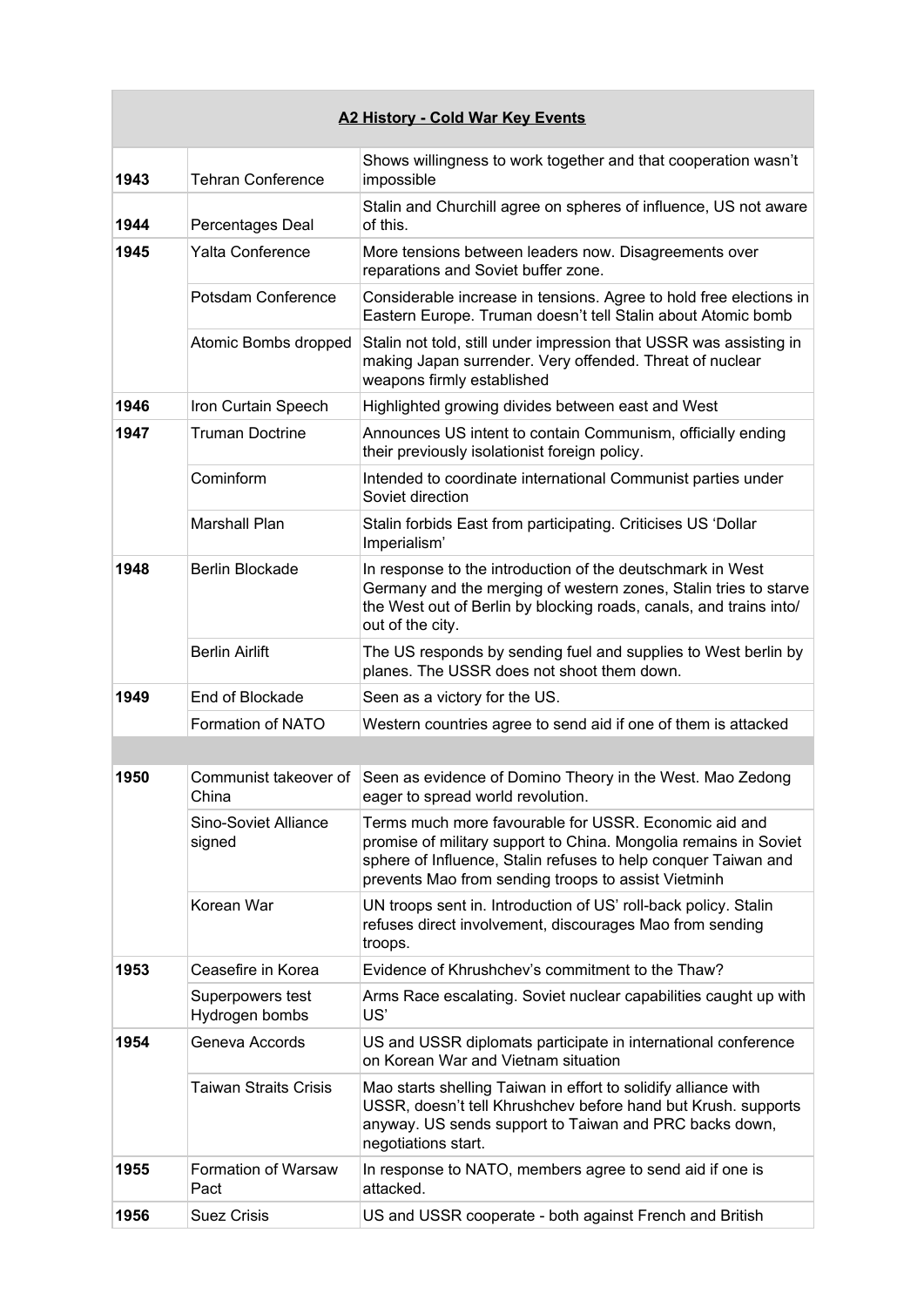|      |                                     | involvement in Middle East                                                                                                                                                                                                                                                                                                                                                                        |
|------|-------------------------------------|---------------------------------------------------------------------------------------------------------------------------------------------------------------------------------------------------------------------------------------------------------------------------------------------------------------------------------------------------------------------------------------------------|
|      | Hungarian Uprising                  | Crushed by Khrushchev, seen as proof that he's like Stalin. US<br>doesn't intervene, highlighting how policy of containment won't<br>interfere with already Communist countries.                                                                                                                                                                                                                  |
| 1958 | <b>Great Leap Forward</b>           | Khrushchev criticises Mao economic and cultural reforms, sends<br>minimal support.                                                                                                                                                                                                                                                                                                                |
|      | <b>Taiwan Straits Crisis</b>        | Mao starts shelling Taiwan again. Kruschev unhappy but still<br>supports him. Mao uses Taiwan to increase international<br>tensions                                                                                                                                                                                                                                                               |
|      | <b>Berlin Ultimatum</b>             | Khrushchev demands Western powers leave West Berlin                                                                                                                                                                                                                                                                                                                                               |
| 1959 | Khrushchev visits US                | Almost causes international incident when not allowed into<br>Disneyland. Meeting goes well, Khrushchev views Kennedy as<br>inexperienced.                                                                                                                                                                                                                                                        |
|      | Castro comes to power<br>in Cuba    | Further evidence of Domino Theory. Eisenhower begins planning<br>covert op to overthrow him.                                                                                                                                                                                                                                                                                                      |
|      |                                     |                                                                                                                                                                                                                                                                                                                                                                                                   |
| 1960 | U-2 Incident                        | US spy plane shot down in Soviet territory days before Four<br>Powers' Summit in Paris. Caused significant increase in tensions<br>and failure of Summit.                                                                                                                                                                                                                                         |
| 1961 | <b>Berlin Wall</b>                  | Erected to stop brain drain in East Berlin, used by the West as<br>proof of the failure of Communism. No interference, although<br>Kennedy sends US troops to West Berlin.                                                                                                                                                                                                                        |
|      | Bay of Pigs Invasion                | Attempt to overthrow Castro fails spectacularly, causing huge<br>embarrassment for Kennedy                                                                                                                                                                                                                                                                                                        |
|      | Vienna Summit                       | Kennedy and Khrushchev meet to discuss things                                                                                                                                                                                                                                                                                                                                                     |
| 1962 | <b>Cuban Missile Crisis</b>         | Lowest point in Cold War relations, prompts Detente                                                                                                                                                                                                                                                                                                                                               |
| 1963 | US sells grain to Soviet<br>Union   | Part of detente efforts to reduce tensions by increasing economic<br>links                                                                                                                                                                                                                                                                                                                        |
|      | Kennedy assassinated                |                                                                                                                                                                                                                                                                                                                                                                                                   |
| 1964 | <b>Gulf of Tonkin</b><br>Resolution | LBJ has power to oppose "Communist aggression" in Vietnam                                                                                                                                                                                                                                                                                                                                         |
| 1965 | First US troops sent to<br>Vietnam  |                                                                                                                                                                                                                                                                                                                                                                                                   |
| 1968 | Prague Spring                       | Crushed again by the USSR. Leads to Brezhnev Doctrine<br>declaring that Warsaw Pact countries will intervene in communist<br>countries if regime is threatened.                                                                                                                                                                                                                                   |
|      | Albania leaves Warsaw<br>Pact       | Not a huge deal - Albania didn't provide important resources to<br>USSR, strategically insignificant.                                                                                                                                                                                                                                                                                             |
| 1969 | <b>Ussuri River Dispute</b>         | USSR was going to give Damansky Island to PRC in 1964,<br>Khrushchev cancels after Mao's comment on future victories of<br>PRC. Now Chinese forces attack Soviet border guards, resulting<br>in 800 dead Chinese and 60 dead Russians. Border dispute<br>unresolved but used by Mao to justify change in foreign policy<br>and US-Sino rapprochement, signalling end of Sino-Soviet<br>relations. |
|      |                                     |                                                                                                                                                                                                                                                                                                                                                                                                   |
| 1972 | SALT I ratified                     | More a gesture than a significant limitation on arms; MIRVs still<br>in production. Difficult to coordinate as US technology is more<br>advanced than USSR. Agree to limit production of SLMB and<br>ICBM, and each country only allowed two ABM sites.                                                                                                                                           |
|      | Nixon visits China                  | First president to visit PRC, marked US-Sino rapprochement                                                                                                                                                                                                                                                                                                                                        |
|      | Nixon visits Moscow                 | <b>ABM Treaty signed</b>                                                                                                                                                                                                                                                                                                                                                                          |